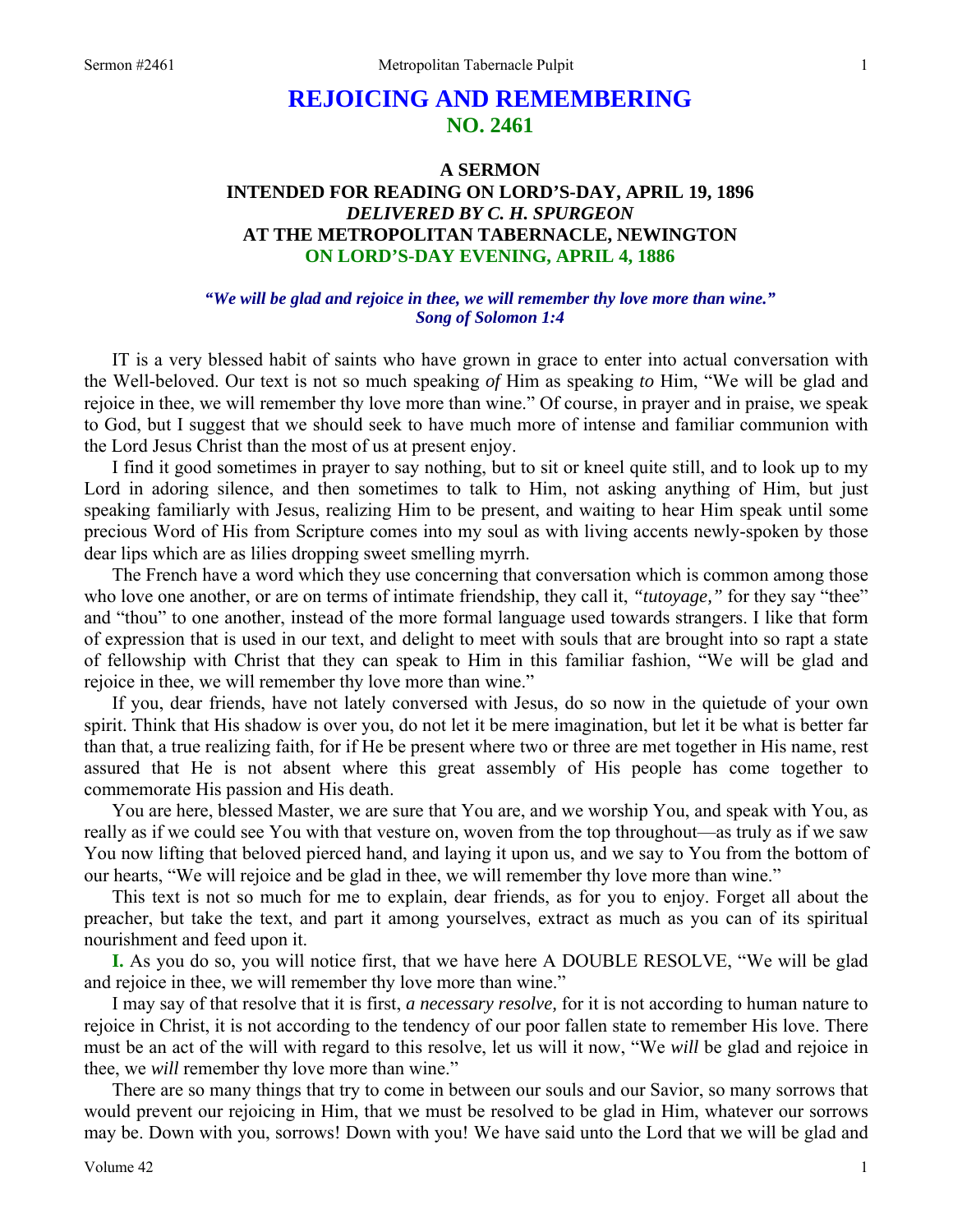rejoice in Him, and we mean to prove our words to be true. Then there are so many troublous thoughts that come flying in to mar our full fellowship with our Lord. However tightly windows may be closed, and doors may be shut, these thoughts will find an entrance, and we get to remembering the sick child at home, or some care that has afflicted us during the week.

Oh, but Lord, we will not remember these things now! We say to You from our hearts, "We *will* we *will*—we *will* remember thy love." Away with you, care, sorrow, grief, away with you! Come to me, O Holy Spirit, and help me now to have a happy time, to be glad and rejoice in my Lord—and to have a holy time, to remember His love and to remember nought beside!

You must will it most intensely, dear friends, or it will not come to pass. It is not sufficient merely to walk into a place of worship, and put ourselves into the posture of devotion, and then to imagine that, doing whatever is proper to the place and the hour, we shall have fellowship with Jesus. Oh, no, beloved, oh, no! We must worship Him in spirit and in truth, not in fiction and in sham, not mechanically, as though we could have true fellowship with Him without earnest and intense desire. No, there must be these two utterances of our holy resolve, "We will be glad and rejoice in thee, we will remember thy love more than wine."

And truly, dear friends, as this resolve is necessary, it is also *a right and proper resolve*. Should we not be glad and rejoice in Christ?

### *"Why should the children of a King Go mourning all their days?"*

Why should the children of the bride chamber fast while the Bridegroom is with them? With such a Husband as we have in Christ, should not the spouse rejoice in Him? Would it be becoming for a heart that is married to Christ to be in any other condition than that of rejoicing in Him? I know you have many things in which you cannot rejoice, well, let them go.

But you can rejoice in Him—in His person, in His work, in His offices, in His relationships, in His power, in His glory, in His first advent, in His second advent. Surely, these are not things that can be thought of without delightful emotion, it is most proper that we should be glad and rejoice in our Lord. There ought to be a reduplication of our joy, we should joy in Him and then rejoice in Him, we should "be glad and rejoice" in Him.

It is most proper that we should be glad in the Lord, and what can be more proper than that we should remember Him? What a shame it is that we ever forget Him! His name should be so deeply engraven on our hearts that we cannot forget Him. Let us remember His love, for surely, if there is anything that we ought to remember, it is that undying love which is our choicest portion on earth, and which will be the main constituent of our highest bliss in heaven.

Then, by the help of God's Spirit, let us make this resolve at this moment. Whatever we may do when we get out of this building, at any rate for the next half-hour let us resolve to stand to this double declaration, "We will rejoice, and we will remember."

Do you not think also that this resolution, if we carry it out, will be *very helpful to ourselves?* What a help it is to a Christian man to be glad in the Lord! I know what it is to be depressed, I do not suppose there is any person in this place who knows what it is to be cast down so low as I sometimes am. Then I feel that there is no help for me, and no hope of my living and working, except I can get out of that sad condition, and get to be glad in the Lord, and I cry, "My heart, my heart, what are you at? Why art thou cast down, O my soul? and why art thou disquieted within me? hope in God: for I shall yet praise him, who is the health of my countenance, and my God."

There is no way of getting right out of the Stygian bog of the Slough of Despond like rejoicing in the Lord. If you try to rejoice in yourself, you will have a poor reason for joy, but if you rejoice and are glad in the Lord, you have the real, abiding, unchanging source of joy, for he who rejoices in Christ rejoices in Him who is "the same yesterday, and today and for ever," and he may always rejoice in Him.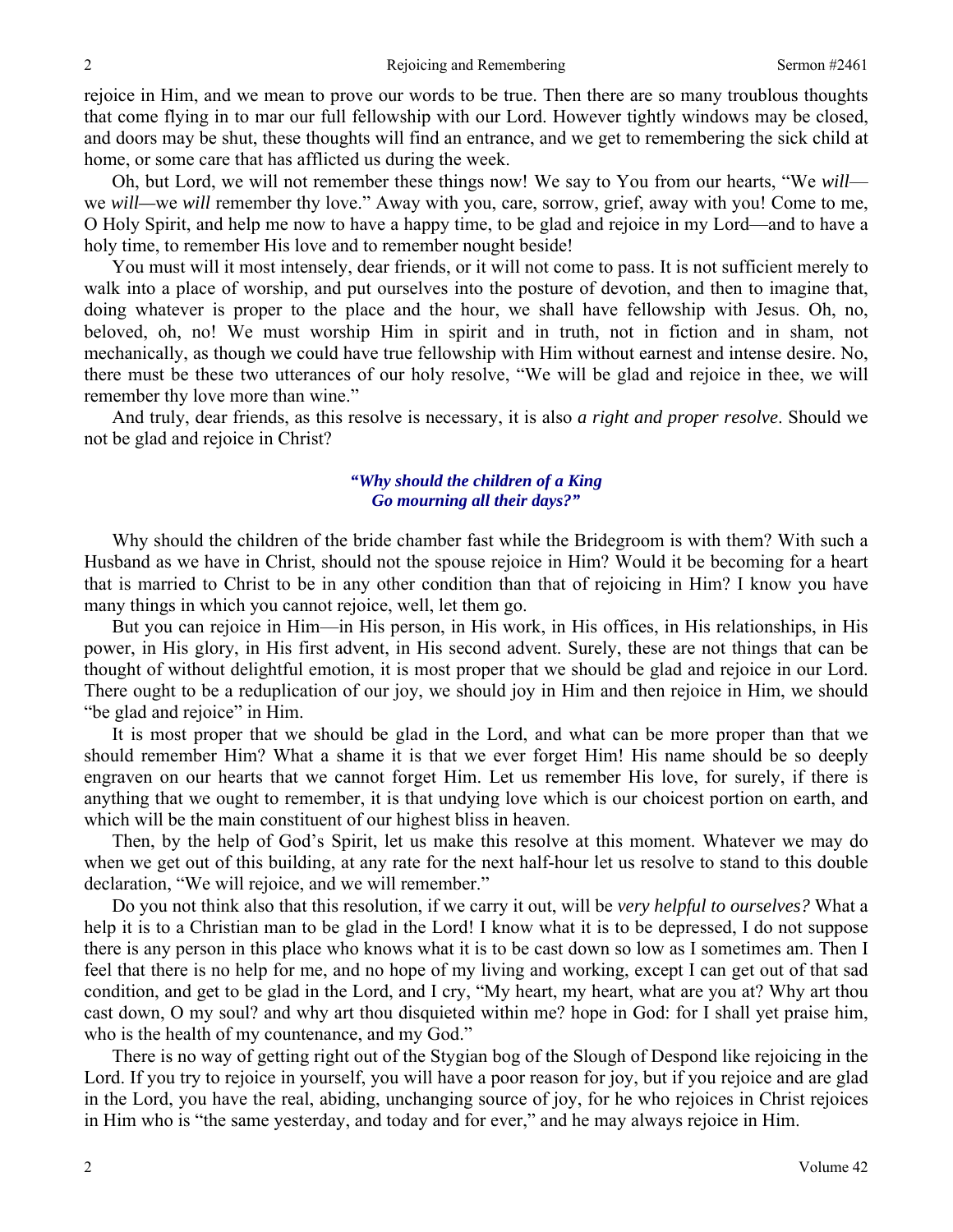Come, then, and for your own good hang up the sackbut, and take down the psaltery, put away the ashes. What if men call this season, "Lent"? We will keep no Lent tonight, this is our Eastertide, our Lord has risen from the dead and He is among us, and we will rejoice in Him.

Come, beloved, surely it is time that we did, for a while at least, forget our pain, and griefs, and all the worries of this weary world, and for one, I must, I will, be glad and rejoice in my Lord, and I hope many of you will join with me in the happy occupation, which will be helpful to yourselves.

Certainly, it will also be *for the good of others*. I think that believers do much harm if they allow their depressions of spirit to be too conspicuous. There is another meaning besides the first one to that text, "Thou, when thou fastest, anoint thine head, and wash thy face; that thou appear not unto men to fast." But if you can get right out of your sorrow, and can actually rejoice in the Lord, and if you can so remember Him as to be glad and rejoice in Him, you will allure many to the fair ways of Christ which else will be evilly spoken of if you go mourning all your days.

Come, you weak ones, come and feast on bread that can make you strong. Come, ye, whose eyes are red with weeping, take a handkerchief that shall dry your tears, and make your eyes as bright as diamonds. Remember Christ, and be glad and rejoice in Him. Angels round the throne can have no higher joy than this, and they cannot enter so fully into it as you can, for He has not loved even them as He has loved you.

> *"Never did angels taste above, Redeeming grace and dying love."*

This then, is what I earnestly commend to you, this double resolve, that we should all truly say to our Lord, "We will be glad and rejoice in thee, we will remember thy love more than wine." But dear friends, *we cannot carry out the resolve without the help of the Holy Spirit.* Therefore, let us breathe it unto the Lord in prayer, and as we tell Him what we mean to do, let us each one add, "Draw me, O LORD; then I will run after thee. Help me to come to thee; manifest thyself to me, and then I will be glad and rejoice in thee."

**II.** Now I want to go a step further, and say that I think the resolve of the text is A SUITABLE RESOLVE FOR THIS OCCASION, "We will be glad and rejoice in thee, we will remember thy love more than wine."

We are, most of us, coming to the communion table, to eat of the bread and to drink of the cup in remembrance of our Master's dying love. Surely, now is the hour, if ever in our lives, to be glad and rejoice in Him, and to remember Him, for the object of this supper is *to commemorate His dying love*. It is idle, and worse than idle, to come to Christ's table if you do not remember Him, what good can it do you? The use that it is to the spectator is that you show Christ's death "till he come," but if there is not in the spectator any thought of that death, of what use is the sight of the table with its sacred vessels?

And if you yourself do not think of Christ, of what avail to you are the emblems of a forgotten or an unknown Lord? No, we are to commemorate His death, so let us in our hearts rejoice in Him, and remember Him. Well did we sing just now—

> *"Jesus, when faith with fixed eyes, Beholds Thy wondrous sacrifice, Love rises to an ardent flame, And we all other hope disclaim.*

*"Hence, O my soul, a balsam flows To heal thy wounds, and cure thy woes; Immortal joys come streaming down, Joys, like His griefs, immense, unknown."*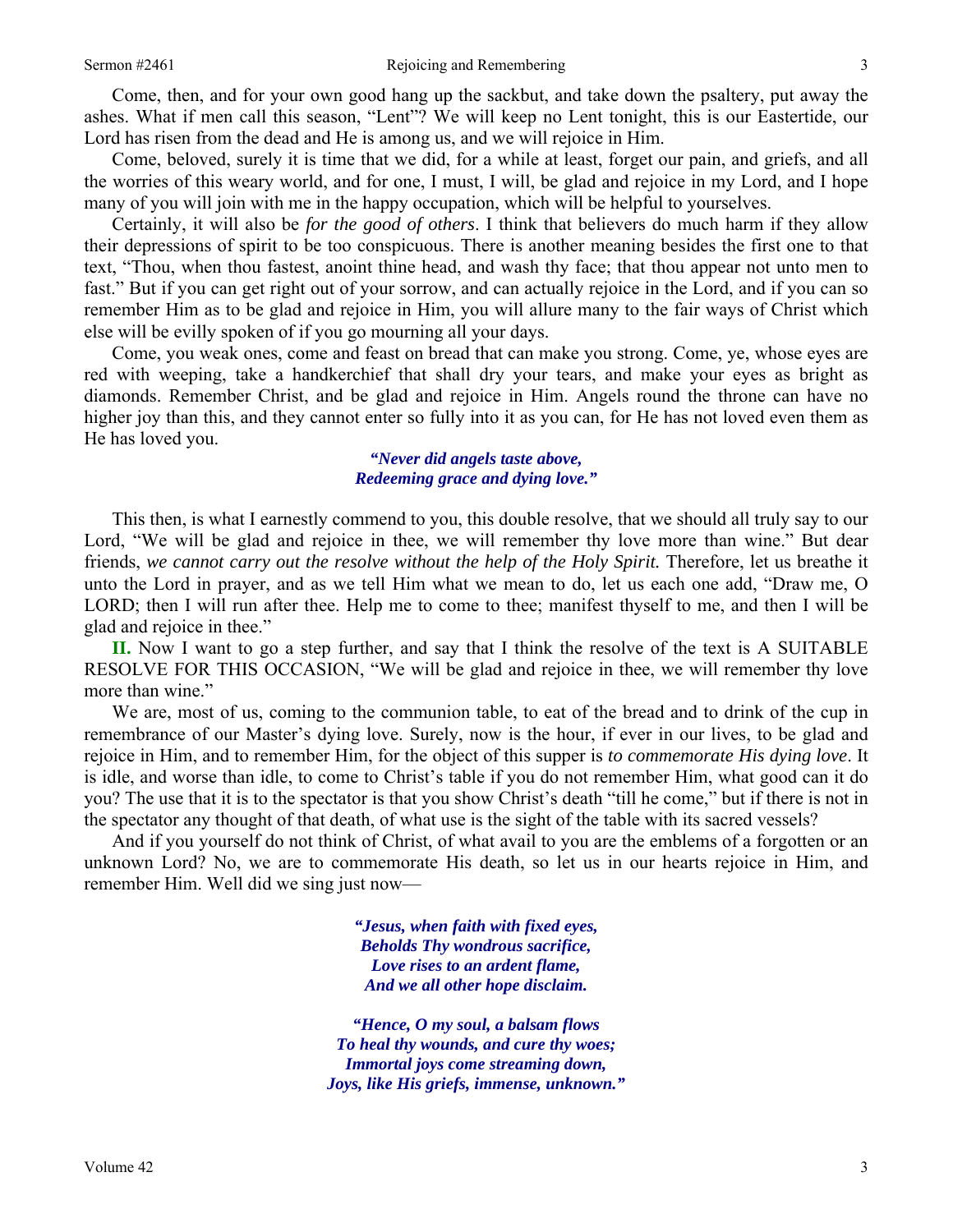Remember next, that in coming to this communion table, we also *commemorate the results of Christ's death*. One result of our Lord's death is that He gives food to His people, His body broken has become bread for our souls, yea, it is meat indeed. His blood, which was shed for many for the remission of sins, has become drink indeed. By His death, Christ has given us life, and by the completion of His great redeeming work, and by His ever-living intercession, He has given us bread and wine by which that life may be sustained. He has finished it all, and He has gone into glory to secure the results of His finished work.

Sitting around His table, we are reminded of all this, the bread is ready, the cup is filled. We have nothing to do to prepare the feast, all we have to do now is to come and partake of it, and feed to the full upon heavenly food. So, dear friends, if we come to this table in a right spirit, we must rejoice in our Lord, and we must remember His love.

I think, also, that there is this further reason why we should rejoice in our Lord and remember His love, because at this table *the commemoration is made by our Lord to be a feast*. They miss the meaning of the Lord's supper who kneel around what they call an "altar." The very point of the supper is that it should be taken while sitting around a table. It is not meant to be an adoration, it is a communion, we come here that we may have fellowship with Him who sat at the table with His disciples, and made them to be His companions at His last supper.

Joy is becoming at a royal feast. What! will you come to the King's table with sorrowful countenances? Will you come sadly to see what He has brought you? Now that He has prepared the bread and wine as a feast for your souls, will you come here hanging your heads like bulrushes? No, but let this be your resolution, "We will be glad and rejoice in thee, we will remember thy love more than wine."

Do kings make feasts, do they lift high the flowing bowl, are there shouts of joy and exultation at their banquets, and shall it be that this world's poor vine, whose juice is often to men like the wine of Gomorrah, shall bring even the semblance of joy superior to ours when we drink of the wine that comes from the Vine of God, and the clusters that Christ has trodden in the winepress?

Nay, higher far be your joy than ever came to them that have made merry at earthly feasts, more delightful, more intense, more real, more true be your hallowed ecstasies than anything that wine or wealth can ever bring. "We will be glad and rejoice in thee, we will remember thy love more than wine."

O God, help us to carry out this resolution! It seems to me to be specially right, and proper, and fit, when we come to this high festival of the church of God, that we should rejoice in the Lord, and remember His love.

Let us also recollect that when we come to the table of our Lord, *we commemorate a very happy union*. Our text speaks in the plural, *"We* will be glad and rejoice in thee, *we* will remember thy love more than wine." I do not know how you feel, brethren and sisters, but I should not like to go to heaven alone. If nobody else will go on pilgrimage, Christian must set out by himself and march alone towards the Celestial City until he finds a suitable fellow pilgrim, but I like best to go with Christiana, and Mercy, and the children, and all the company together.

Though I should enjoy fellowship with my Lord if I were His only loved one, yet it greatly increases my joy as I look at the faces of many of you whom I have known a score of years, and with whom I have lived in such happy union year after year.

Many of you who were once "in the gall of bitterness, and in the bond of iniquity," have been plucked, like brands out of the burning, through the preaching of the Gospel in this pulpit, and it seems such a happy thing for us to be communing together around the table of our Lord.

Some of you, my dear venerable brothers and sisters, will soon be home, come, we will be glad and rejoice in our Lord, will we not? Before you go away from us, join us in another holy song, give us another of your patient, quiet, happy, restful looks.

One dear sister went home this morning, at twelve o'clock, while we were worshipping here. I am sure that her spirit is now rejoicing before the throne, and some of you will be going soon, but until you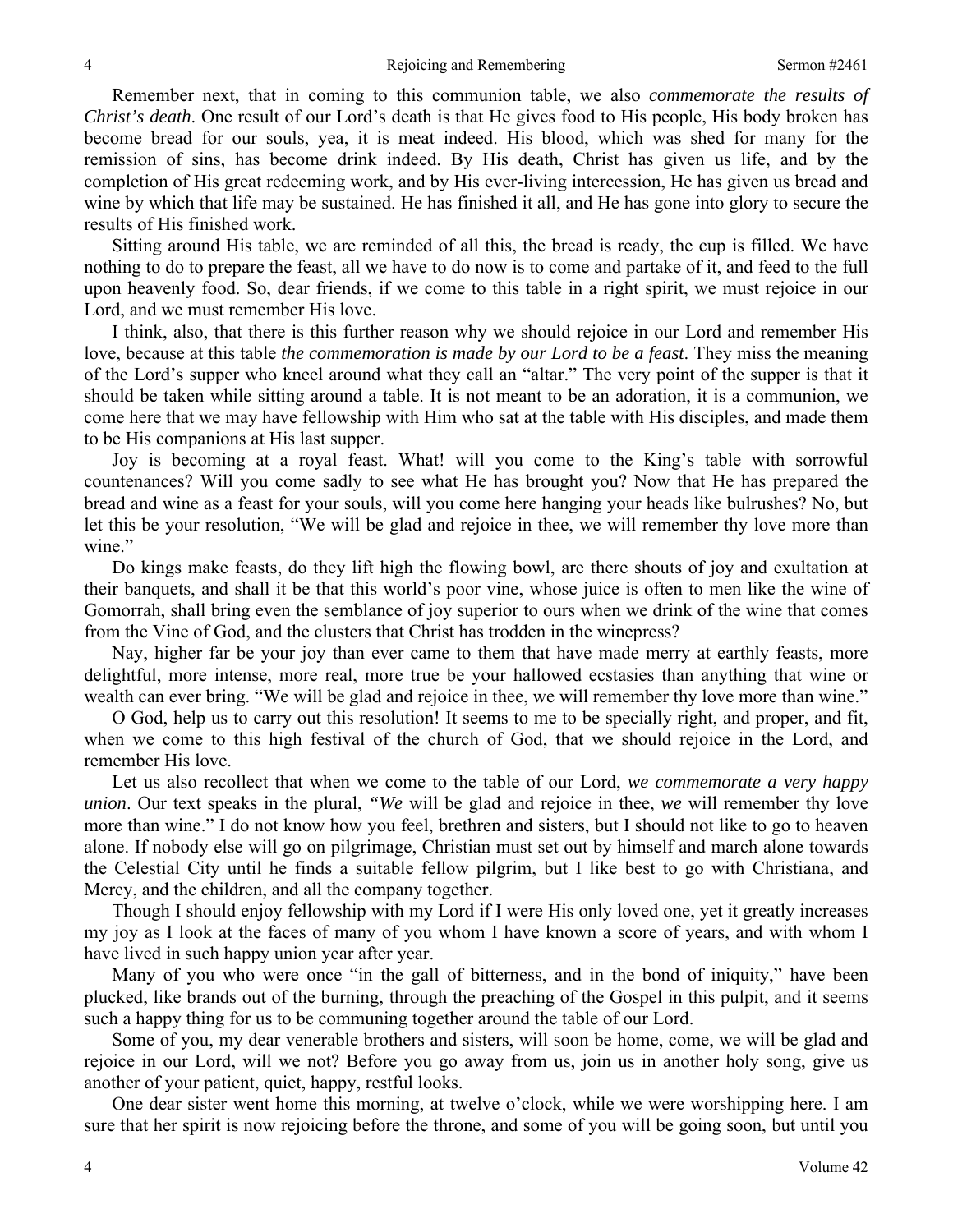go, we will rejoice and be glad together, will we not? We will take the cup of blessing still at the Lord's table, whatever our infirmities and sorrows may be, and we will remember Him until we drink the new wine in our Father's kingdom above.

And you men and women in the very midst of the battle of life, with all your trials and struggles, we will stand shoulder to shoulder, will we not? We are one in Christ and there is between us a bond of union that never can be snapped, it binds us for time and for eternity.

We came to this communion table to eat and to drink, not each one for himself only, but each one in fellowship with all the rest, and this ought to make us glad. If I am not glad about myself, I will be glad to think that you are glad. If I have a heavy burden to carry, I will be glad that you have not, and if you have a burden and I have not, try to be glad that I have not one, or if you have one, and I have another, let us rejoice that we both have the same God to help us to carry them and let us believe that as our days, so shall our strength be.

What a joy it adds to this festival when we see the young folk coming among us, the sons and daughters of God's people being brought into the church! Do you not notice how dear Mr. William Olney, whenever he prays for a blessing upon our ministry, always breaks out into thanksgiving to God that all his family have been brought to Christ?

There are many others of us who can praise the Lord for the same favor, and it is a great joy to us. Yes, Lord, we will remember Thy love—husband and wife, sons and daughters, and some of us can say grandchildren too—we will all come clustering around Your table, and together we will remember Your sweet love to our fathers, to ourselves and to our children. We cannot help remembering it, and rejoicing and being glad in it.

I must give you just one more thought upon this point. It does not become us to gather at this communion table with a heavy heart when we recollect that *it is not only a commemoration, but an anticipation*. We are to do this "till he come." Did I not try this morning [See sermon #1894, The Two Appearings and the Discipline of Grace"] to sound the trumpet of His coming? It would not have startled me if He had come while we were assembled, and I was speaking of "the glorious appearing of the great God and our Savior Jesus Christ."

Nor should it startle any of you, if in the dead of this very night, while you are in your beds, you should hear the cry, "Behold, the Bridegroom cometh," for He may come at any moment, and He will come "in such an hour as ye think not." Let us leap up at the remembrance of this gladsome hope.

We are coming to the table, keeping up the memorial of our Lord's first appearing in the fond hope and sure belief of that second appearing, when the righteous shall shine forth as the sun in the kingdom of their Father. Wherefore, let us keep the feast with high hope. With joy-notes sound aloud the silver trumpet of the great jubilee, and as you come to the table, let your hearts be glad in the Lord, whose love you especially remember at this hallowed festival.

**III.** I will close in a very few minutes, but I must dwell for a brief space upon what I meant to make my third point concerning this double resolve—LET US CARRY IT OUT.

That ought always to be the practical conclusion to every sermon—let us carry it out. We have said to our Lord in the language of the text, "We will be glad and rejoice in thee, we will remember thy love more than wine," Very well, now let us carry out this resolve.

"We will remember thy love." Dear Savior, what we have to remember is *Thy love,* Your love in old eternity, or ever the earth was, Thy prescient love, which—

### *"Saw us ruin'd in the fall, Yet loved us notwithstanding all."*

We remember the love of Your espousals when You did espouse Your people unto Yourself, and did resolve that whatever might be the lot of Your elect, You would share it with them. The Lord Jesus made up His mind that He would be one with His church, for this purpose He left His Father that He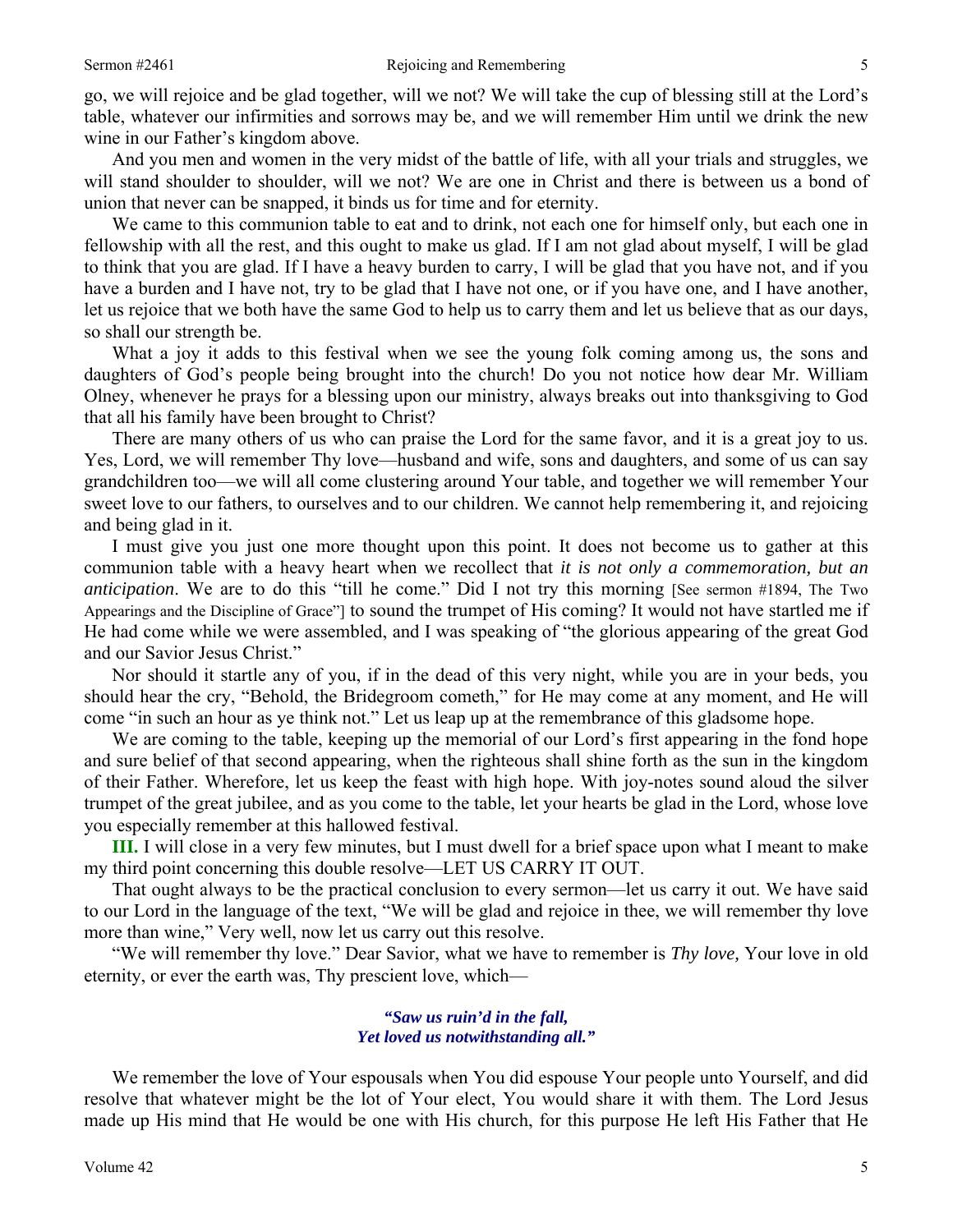might be one with His bride. I shall get into great deeps if I go much further in speaking about Christ's love.

"We will remember thy love"—that love which, having once begun, has never wavered, never diminished, never stopped.

> *"Love, so vast that nought can bound; Love, too deep for thought to sound; Love, which made the Lord of all Drink the wormwood and the gall.*

*"Love, which led Him to the cross, Bearing there unutter'd loss; Love, which brought Him to the gloom Of the cold and darksome tomb.* 

*"Love, which will not let Him rest Till His chosen all are blest; Till they all for whom He died Live rejoicing by His side."* 

We remember the love which Jesus bore in His heart right up into glory at the right hand of the Father, that love which is still as great as when He hung on Calvary to redeem us unto Himself. The wonderful part of all this to me is that it should be the love of such an one as Christ is. That ever so divine a person should set His love on us, is very wonderful. I can understand my mother's love, I can understand my child's love, I can understand my wife's love, but I cannot understand Christ's love.

Oh, brothers, we are nothings, we are nobodies, yet this glorious Everybody, this All in all, did actually set His love upon us! Suppose that all the holy angels had loved us, and that all God's redeemed had loved us, all put together, it would be only so many grains of dust that would not turn the scale, but Christ's love is a mountain, nay, more than all the mountains in the universe. I know of nothing to be compared with it.

That is the first way in which we are to carry out this double resolve, we are to remember and to rejoice in Christ's love.

Next, let each one of us say to Christ, "I will remember Thy love *to me."* Brothers and sisters, I can believe in Christ's loving you, but there are times when it seems a great mystery that He should ever have loved me. I can truly say that often, I have felt that if I might sit at the feet of the poorest, meanest, least of God's servants, and serve them, I would count it a heaven to do it if I did but feel sure of Christ's love to my own soul.

I see so many beauties in my brethren and my sisters that I can admire the grace of God in them, but often, I see and feel so many imperfections in myself that I can only wonder that ever Christ should have loved me. I suppose that each of you feels the same, I am sure that you do if you are in a right state of heart, for truth to tell, there is no beauty in any of us that He should desire us, and there is no excellence in any of us that could have made it worth His while to die for us. "God commendeth his love toward us, in that, while we were yet sinners, Christ died for us" "When we were yet without strength, in due time Christ died for the ungodly," and died for us as ungodly.

Come then, will you not be glad and rejoice that Christ should ever have loved you? Will you not be glad and rejoice, and yet wonder all the while, that ever it should have been possible for Him to draw you "with cords of a man, with bands of love," and bring you into living, loving, everlasting union with Himself?

Still, even *that* is not all. The text does not merely speak about Christ's love, and Christ's love to me, but it talks about *Christ Himself*. "We will be glad and rejoice in *thee"*—not only in His love, but in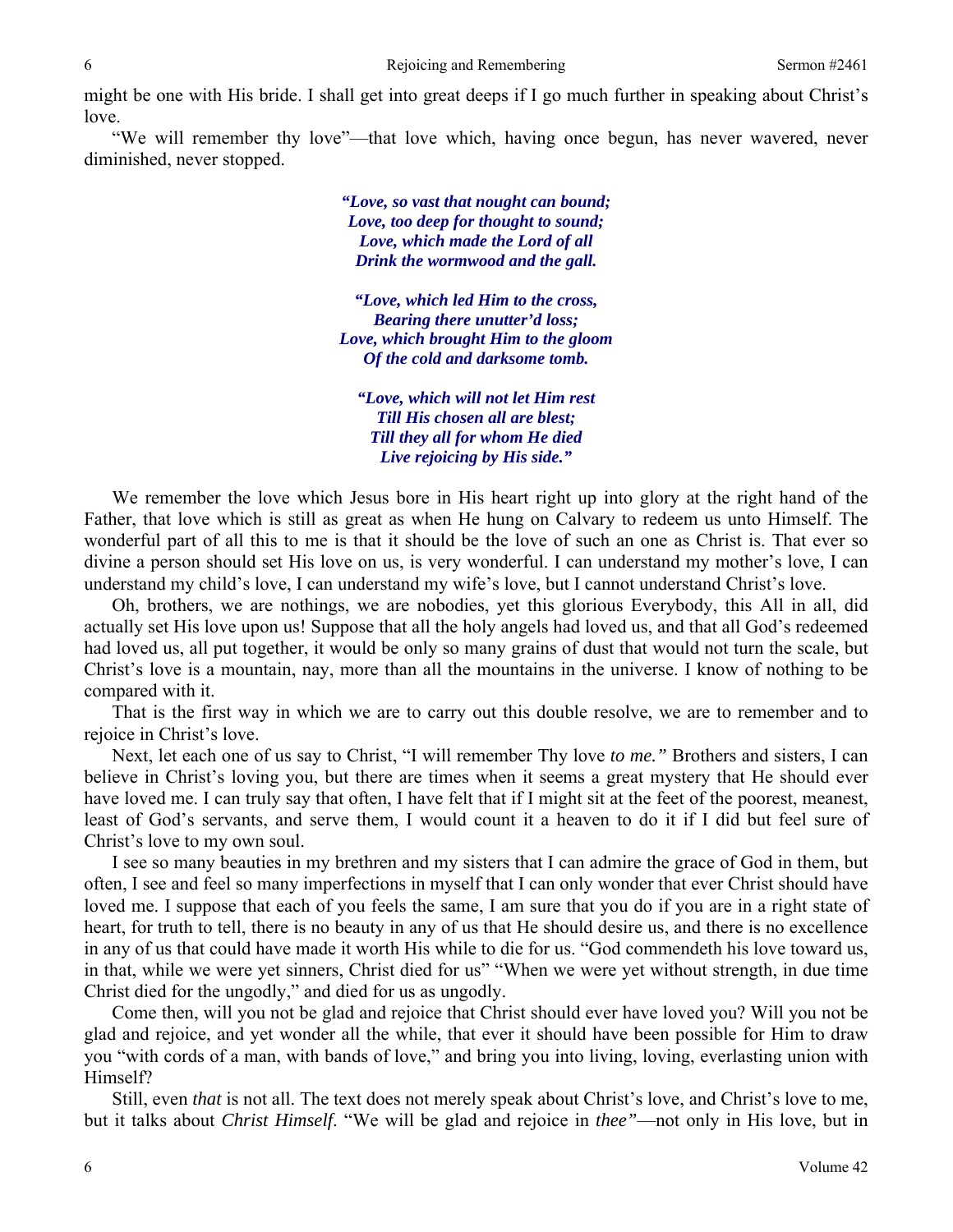Himself. Do try, dear friends, to let your thoughts dwell upon Christ, His complex person, God and man, and all the wonders which lie wrapped up in Immanuel, God With Us. Your work, Lord, is fair, but the hand that wrought the work is fairer still. All Your designs of love are full of splendor, but what shall we say of the mind that first gave creation to those designs? The glance, the look of love which You have given me is blessed, but oh, those eyes of Yours, those eyes which are brighter than the stars of the morning! The Lord Jesus is better than everything that comes from Him, His gifts are infinitely precious, then what must He Himself be? Come then, beloved, and let us be glad and rejoice in Him, and let us remember His love more than wine.

The text says, "we will remember," but some of you cannot remember because you do not know. A man cannot remember what he has never heard of, or seen, or known. But brothers and sisters, *let us remember what we do know of Christ's love*.

I remember the first day I ever tasted of His love consciously to myself. Ah! but I look back, and think of the rivers of love that came steaming down to me when I did not even know that I was receiving them, and I remember that many days have passed since first I could give back the glance of love in return for His love to me, but oh, what His love to me since then has been!

His love in sickness, in sorrow, in labor, in backsliding, in prayer, in tears, in unbelief, in faith, in varyings and changings as many as the changes of the moon! Yet, His love has always been the same. What a book some of you could write concerning Christ's love to you if you had but a facile pen! What a story some of you could tell of Christ's love if some guest could be detained while you told the wondrous story!

I sometimes think within myself, that if all the interesting things that are written in all the works of fiction could be put together, I could surpass them all in the literal simple facts of a common life like mine, and I believe that many of God's people here could say the same. A Christian's life is full of interest, last Thursday night I called the life of a Christian a cluster of Koh-i-noors threaded on a string of divine faithfulness, and I am sure that it is so.

> *"Wonders of grace to God belong, Repeat His mercies in your song."*

Repeat His mercies as you remember them, and be glad and rejoice in Him even more than in the mercies that come from Him.

In conclusion, I would say that I think the people of God, in gathering to the communion table, should try to *be glad and rejoice in their Lord, and in nobody else,* and to *remember Him, and nothing else*. Let all be a blank except what Christ has written on your memory, let all be a blank except where that dear face appears—

*"The head that once was crowned with thorns,"* 

but—

### *"Is crowned with glory now."*

Think only of Him. Put the glass to your eye, and shut out all the rest of the landscape, and let that glass take nothing within its circle but just the face of the Well-beloved which we soon hope to see without a cloud between.

God bless you, dear friends! I wish that all of you understood this truth of which I have been speaking. Some of you do not, may the Lord lead you to do so, for there is no life like that which is spent at Jesu's feet, and no joy like that which comes from our dear Lord. I wish you knew it. Believe on Him, and you shall know it, and shall know it at once. Amen.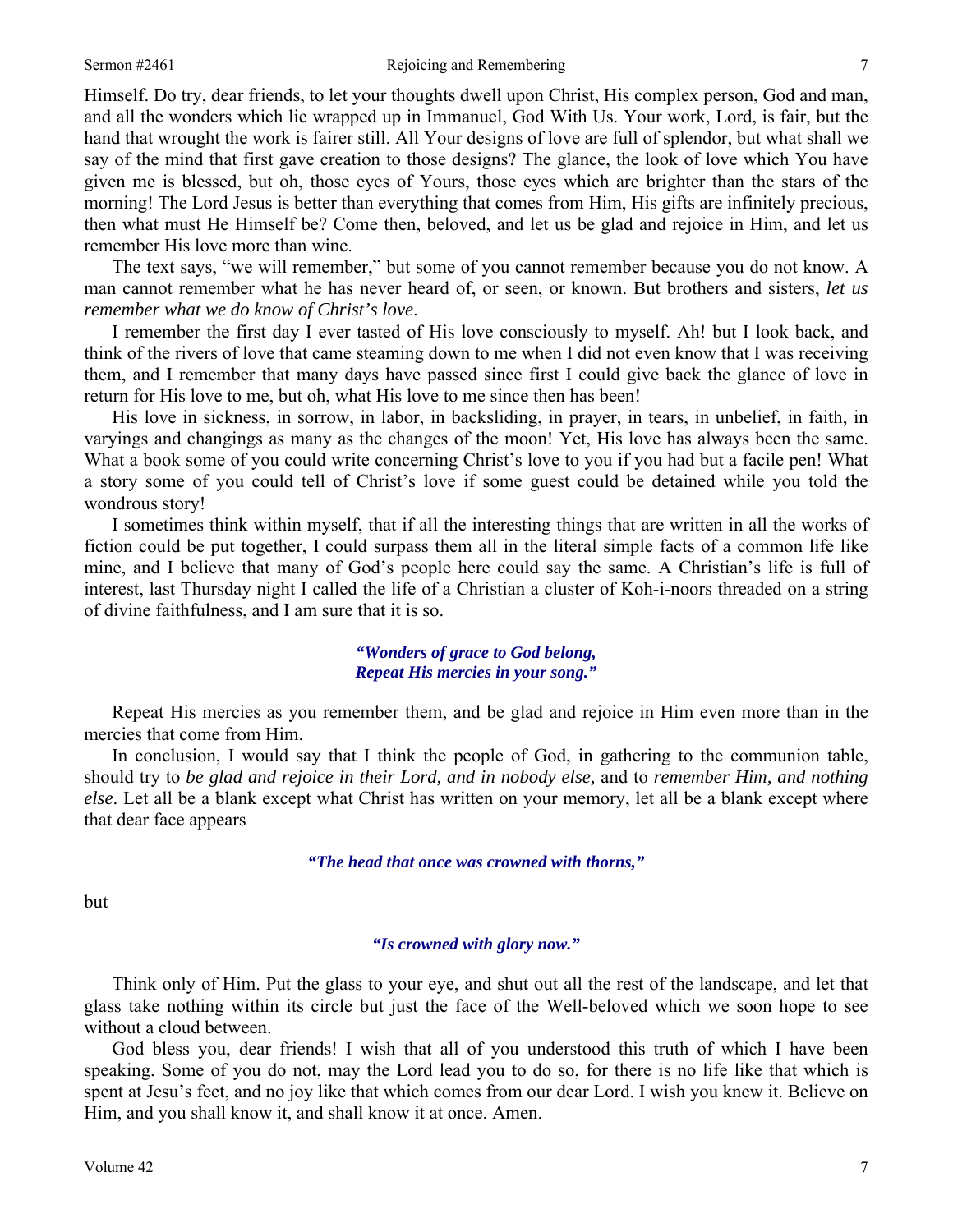### **HYMNS FROM "OUR OWN HYMN BOOK"—797, 804, 819**

## **EXPOSITION BY C. H. SPURGEON**

### *PSALM 22*

This psalm is a sort of window, through which we can look into the heart of our crucified Savior. We see all the external part of the crucifixion through the four windows of the Gospels, but this twentysecond psalm brings us into the King's innermost chamber, and here we perceive the secret sufferings of His soul.

You can very well conceive of the Lord Jesus Christ when He was on the cross, beginning to speak in the language of the first verse of this psalm and closing with the last words of the psalm, "He hath done this," which might properly be interpreted, "It is finished." I have often read this psalm with you, especially on the evenings of our great communion services. If we are spared, we will read it together many more times. It is a very wonderful psalm, the Lord give us to understand it as we read it!

**Verse 1.** *My God, my God, why hast thou forsaken me? why art thou so far from helping me, and from the words of my roaring?* 

That was the very climax of our Lord's grief upon the cross, that it was necessary that the Father Himself should forsake Him. The penalty of sin is that God must leave the man who has sin upon him even by imputation, and God left this wondrous Man, this perfect Man, in whom was no sin, but upon whom the sin of His people had been laid. He, "his own self bare our sins in his own body on the tree," and therefore the Father must forsake Him, but it was a bitter experience for our Savior that even His prayers should not be heard when they had become so hoarse as to resemble rather the roaring of a wounded beast than the articulate utterance of a man, "Why art thou so far from helping me, and from the words of my roaring?"

**2-3.** *O my God, I cry in the daytime, but thou hearest not; and in the night season, and am not silent. But thou art holy, O thou that inhabitest the praises of Israel.* 

Notice that the Lord Jesus, in His greatest agony, does not impugn the justice of His Father's treatment, in His bitterest sufferings He still adores the holiness of God, "Thou art holy." It was because God was holy that therefore His Son must suffer so, in order to save the unholy.

**4-6.** *Our fathers trusted in thee: they trusted, and thou didst deliver them. They cried unto thee, and were delivered: they trusted in thee, and were not confounded. But I am a worm, and no man;* 

There is a little red worm which seems to be nothing but a mass of blood, and the Savior compares Himself in His agony to that tiny creature, "I am a worm, and no man"—

**6-8.** *A reproach of men, and despised of the people. All they that see me laugh me to scorn: they shoot out the lip, they shake the head, saying, He trusted on the LORD that he would deliver him: let him deliver him, seeing he delighted in him.* 

What vinegar and gall that mockery poured into the Savior's wounded heart! How these cruel words must have stung His sensitive spirit! It was necessary that God should leave Him while He was bearing His people's sin, but how shameful it was that evil men should turn that stern necessity into a ground of accusation against Him! Yet they did so, they taunted Him with it, "He trusted on the LORD that he would deliver him: let him deliver him, seeing he delighted in him."

**9-10.** *But thou art he that took me out of the womb: thou didst make me hope when I was upon my mother's breast. I was cast upon thee from the womb: thou art my God from my mother's belly.* 

Our Savior remembers His own marvelous birth which differed from ours in some respects, and He thinks of how the Father took care of Him then. Did He not preserve Him when Joseph and Mary fled into Egypt from the wrath of Herod? Was there not a singular power that controlled the movements of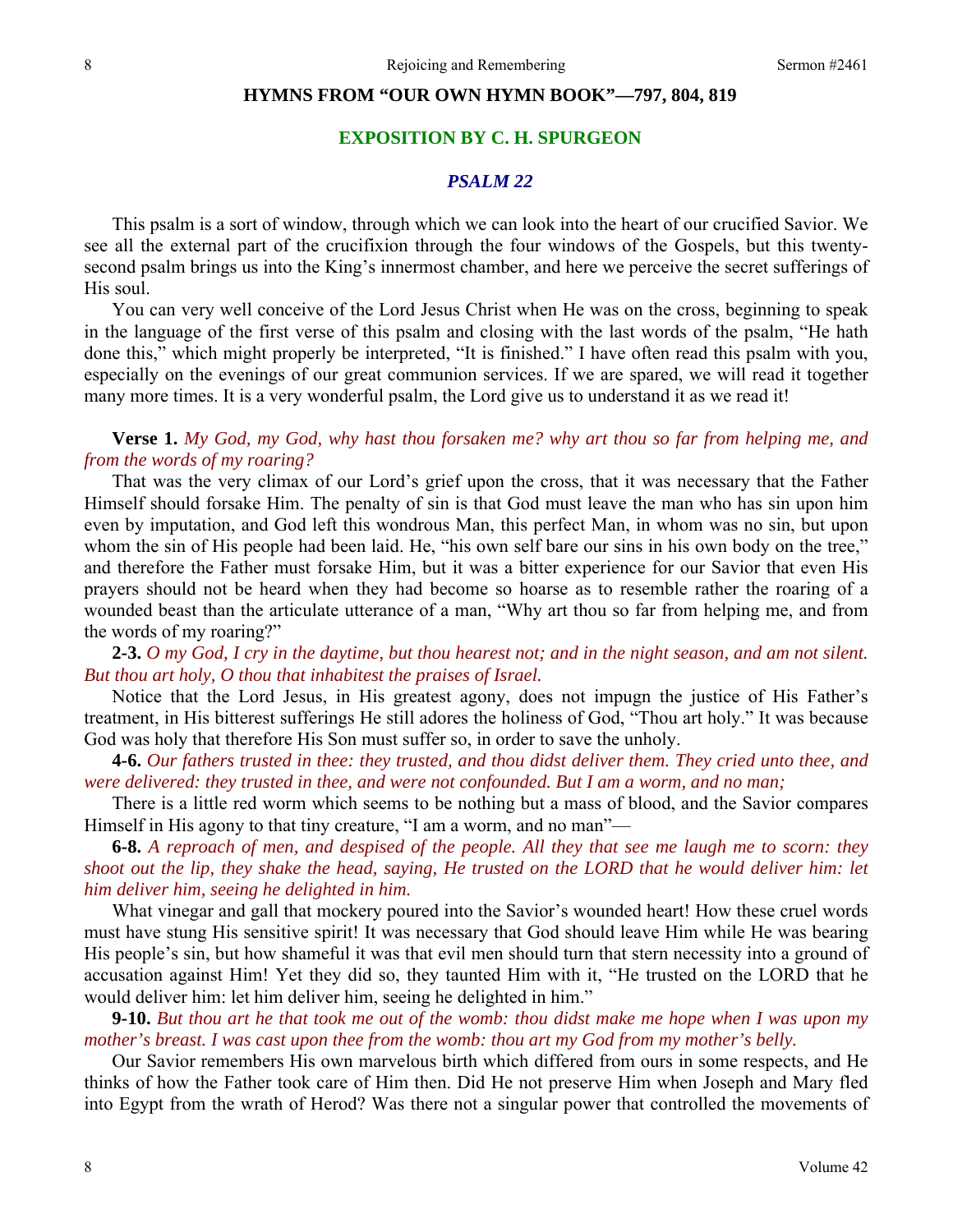the wise men, and warned them to return to their own country another way, so that the infant Christ should not be discovered and destroyed?

Jesus on the cross remembers that remarkable preservation, and I suggest to you who are getting old that you may draw comfort from the fact that when you were infants and could not help yourselves, the Lord took care of you, and if you come to a second childhood—if you should live to be as helpless as when you were infants—the God who watched over you in the beginning will watch over you to the end. Remember how He has said, "Even to hoar hairs will I carry you: I have made, and I will bear; even I will carry, and will deliver you."

**11.** *Be not far from me; for trouble is near; for there is none to help.* 

Peter, James, John, and all the disciples had fled. "There is none to help." The women could weep, with pitying eyes and sympathetic heart, but they could not help. "There is none to help."

**12.** *Many bulls have compassed me: strong bulls of Bashan have beset me round.* 

There stood the chief priests and the rulers, and the Roman soldiers with their massive bulk and brute strength.

**13.** *They gaped upon me with their mouths, as a ravening and a roaring lion.* 

There was nothing but cruelty and spite and fury all round the tender heart of that lonely Sufferer. Ah, me! was there ever sorrow like unto His sorrow?

**14.** *I am poured out like water, and all my bones are out of joint:* 

This was caused by the rough dashing of the cross into the ground when they lifted it up and plunged it into its place.

**14.** *My heart is like wax; it is melted in the midst of my bowels.* 

It was a living death, a deadly life. Christ's very heart, which is the center of life, had become dissolved by pain and weakness and sorrow.

**15.** *My strength is dried up like a potsherd; and my tongue cleaveth to my jaws; and thou hast brought me into the dust of death.*

The terrible death-thirst was upon Him through the fever generated by His wounds.

**16.** *For dogs have compassed me: this assembly of the wicked have inclosed me: they pierced my hands and my feet.* 

The common multitude, with ribald jest and execrable mockery, stood there taunting Him. He was encircled by them, like a poor hunted stag surrounded by the hounds.

**17.** *I may tell all my bones: they look and stare upon me.* 

They stood mocking at His nakedness, jesting at His emaciated form.

**18-19.** *They part my garments among them, and cast lots upon my vesture. But be not thou far from me, O LORD:* 

That is still the very center of our Savior's suffering, so He turns His pleading in that direction. He does not ask that the dogs may be called off, nor that the bulls may be driven away, but His cry is, "Be not thou far from me, O LORD."

**19-21.** *O my strength, haste thee to help me. Deliver my soul from the sword; my darling from the power of the dog. Save me from the lion's mouth: for thou hast heard me from the horns of the unicorns.* 

He recollects former days wherein God had helped Him, and He prays that the Lord will help Him still, and bring Him safely through this terrible trial, as indeed He did.

Now the tone of the psalm changes. A gleam of sunlight plays across the scene. The agony is over, the life is poured out, and now the Savior begins to contemplate the result of His suffering. Think, dear brothers and sisters, how the Lord thought of you, He says—

**22.** *I will declare thy name unto my brethren: in the midst of the congregation will I praise thee.* 

The risen Christ is in the midst of us, He has come hither to tell us of His Father's love, He has told it to us by His death, and now He bids us praise the Lord, and Himself leads our song. This is the reward of His passion, that He and His brethren should bless and praise the Lord forever and ever.